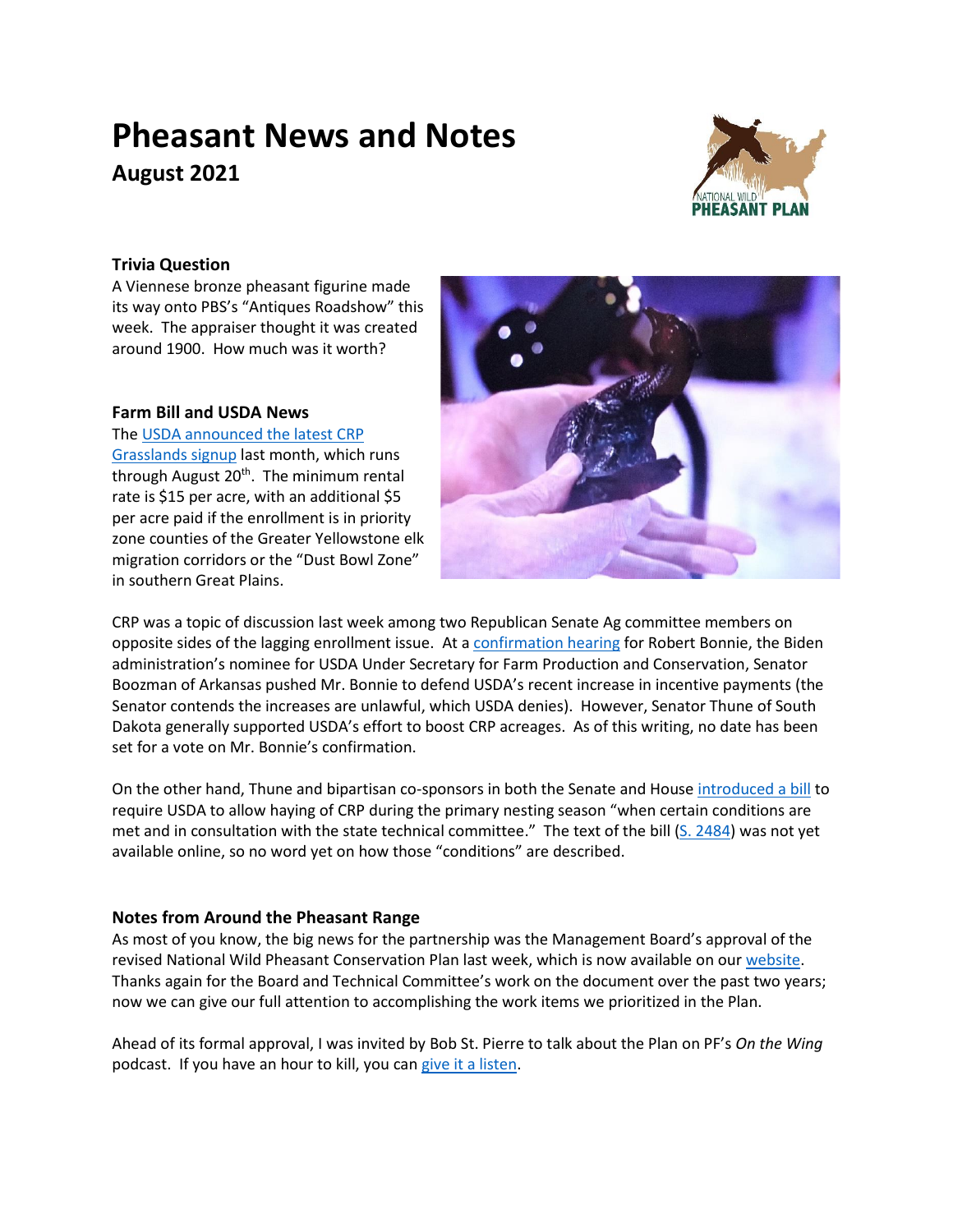Meanwhile, the drought continues over much of the pheasant range, and states are kicking off their roadside brood counting activities (including those associated with the multi-state project led by Zachary Deines and Adam Janke at Iowa State). Many are waiting to see how the former will affect the results of the latter – we'll keep our fingers crossed.



I attended the WAFWA summer meeting last month. My pheasant-relevant notes included:

- The plenary session focused on the Biden administration's 30x30 plan, now fully rebranded as the "America the Beautiful" plan. The speakers seemed in agreement that the greatest chances of success will come through local-level partnerships and priority-setting rather than top-down edicts, but the necessary role of federal participation was generally acknowledged. No one seemed sure about how the effort will actually change management activities on federal lands.
- The Wildlife Chiefs meeting was entirely focused on big game and large carnivore issues. I don't recall even lesser prairie-chickens or sage-grouse coming up. The phrase "waterfowl hunter" came up near the end of the meeting thanks to Jake George of Kansas; that was as close as the discussion got to a bird issue.
- The Western Quail Working Group (WQWG) meeting was ably chaired by our own Casey Cardinal (Technical Committee, New Mexico). Al Eiden of PF/QF reported on several issues, including the recent hire of Andy Edwards as the new QF brand manager, a recent *On the Wing* podcast series on western quail, a new state-level PF/QF priority planning effort, and that 175 of PF/QF's field biologists are working in the range of at least one quail species.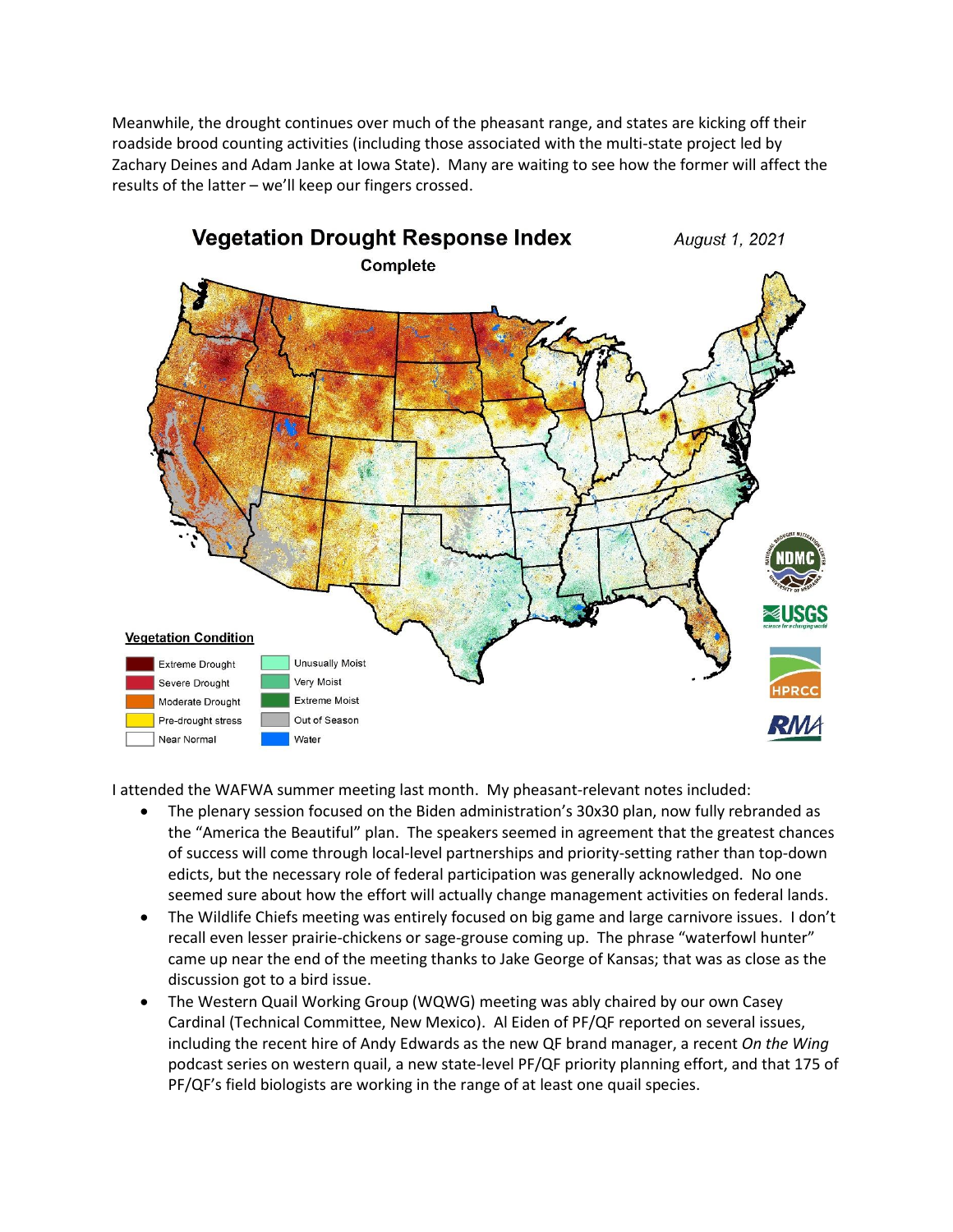- Via a WQWG recommendation, the Western Bird Conservation Committee approved a new Western Upland Gamebird Workshop to occur as a one-day add-on to the fall/winter Western Quail Working Group meeting. The new session will cover partridge and forest grouse species that are not already covered by existing working groups and technical committees.
- The WAFWA Sage and Columbian Sharp-tailed Grouse Technical Committee is working on sagegrouse trapping and translocation protocols and sage-grouse population monitoring guidelines.
- According to Southwick Associates, only 60% of hunter education graduates ever purchase a hunting permit, and less than 30% of graduates are currently purchasing permits.
- Peter Coates of USGS's Western Ecological Research Center won WAFWA's Federal Conservation Partner of the Year Award. Dr. Coates was recognized for his sage-grouse and raven research, but has done significant work on pheasants in California, as well. He and Shawn Espinoza of Nevada also won the Robert L. Patterson Award at the 2021 Western Agencies Sage and Columbian Sharp-tailed Grouse Workshop. Congrats!

#### **Pheasant-relevant Media**

[North Dakota drought impacting wildlife from birds to fish; effects on hunting uncertain](https://bismarcktribune.com/news/local/weather/parched-plains-north-dakota-drought-impacting-wildlife-from-birds-to-fish-effects-on-hunting-uncertain/article_1b68f06f-1248-5e9c-a8f5-d78e2a89e1d0.html) [Pandemic-era rush to Iowa parks continues, hunting license sales up, fishing down](https://www.desmoinesregister.com/story/news/2021/07/26/iowa-dnr-state-park-visitors-hunting-licenses-fishing-licesnses-2021-department-natural-resources/8091538002/) [Iowa DNR prepares for annual roadside pheasant survey](https://www.kmaland.com/news/dnr-prepares-for-annual-roadside-pheasant-survey/article_12892320-f011-11eb-a598-0f463bf649c5.html) [Iowa pheasant hunters and pheasant harvest increased in 2020](https://www.redoakexpress.com/content/pheasant-hunters-and-pheasant-harvest-increased-2020) [Iowa DNR: 2021 pheasant season could be similar to last year](https://www.siouxlandproud.com/news/iowa-news/iowa-dnr-2021-pheasant-season-could-be-similar-to-last-year/) [Drought impact on pheasants? SDGFP eyeing positive fall season from mild winter, successful spring](https://www.keloland.com/keloland-com-original/drought-impact-on-pheasants-gfp-eyeing-positive-fall-season-from-mild-winter-successful-spring-nesting/)  [nesting](https://www.keloland.com/keloland-com-original/drought-impact-on-pheasants-gfp-eyeing-positive-fall-season-from-mild-winter-successful-spring-nesting/) [Drought likely to impact South Dakota pheasant hunting, but wildlife experts optimistic on season](https://www.parkrapidsenterprise.com/northland-outdoors/7113810-Drought-likely-to-impact-South-Dakota-pheasant-hunting-but-wildlife-experts-optimistic-on-season) Governor Noem [announces results of nest predator bounty program](https://news.sd.gov/newsitem.aspx?id=28316) [Nonresident pheasant hunters dropped to modern low in South Dakota for 2020 season](https://www.keloland.com/news/capitol-news-bureau/nonresident-pheasant-hunters-dropped-to-modern-low-in-south-dakota-for-2020-season/) [Thune, Johnson unveil bipartisan, bicameral Conservation Reserve Program Flexibility Act](https://riponadvance.com/stories/thune-johnson-unveil-bipartisan-bicameral-conservation-reserve-program-flexibility-act/) [Son sues father over pheasant hunt injury](https://www.michiganradio.org/post/appeals-court-wants-more-info-decide-inherent-risk-hunting-case)

[Rural bankers see farmland price deceleration](https://www.agweb.com/news/business/farmland/rural-bankers-see-farmland-price-decline-ahead) ahead

## **Recent Literature**

[Madden, J. R. 2021. How many gamebirds are released in the UK each year? European Journal of](https://link.springer.com/article/10.1007/s10344-021-01508-z)  [Wildlife Research](https://link.springer.com/article/10.1007/s10344-021-01508-z) 67:72.

- [Coates, P. S., S. T. O'Neil, D. A. Munoz, I. A. Dwight, and J. C. Tull. 2021.](https://doi.org/10.1002/jwmg.22089) Sage-grouse population [dynamics are adversely affected by overabundant feral horses. Journal of Wildlife Management](https://doi.org/10.1002/jwmg.22089)  [\(early online version\).](https://doi.org/10.1002/jwmg.22089)
- [Shew, J. J., C. K. Nielsen. 2021. Differential effects of policy-based management on obligate and](https://doi.org/10.1016/j.agee.2021.107411)  [facultative grassland birds. Agriculture, Ecosystems and Environment \(early online version\).](https://doi.org/10.1016/j.agee.2021.107411)